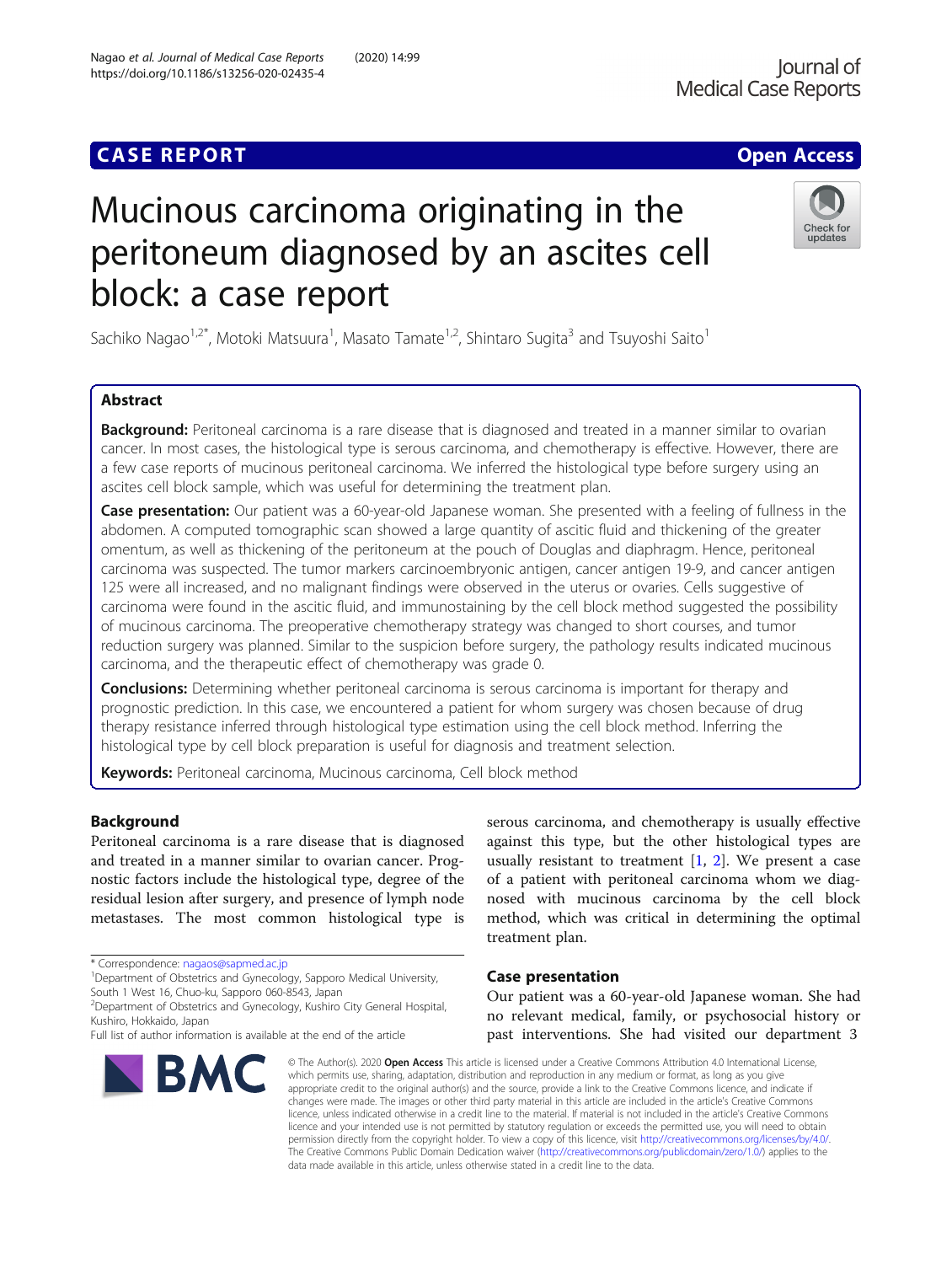months prior with a primary complaint of abdominal fullness and loss of appetite. She had not been to an obstetrician/gynecologist since a cancer examination 12 years prior; the result of uterine cervical cytology was negative. Her abdominal circumference was 85 cm. She had been pregnant and delivered twice. Her mother had breast cancer.

Transvaginal ultrasound and a contrast-enhanced computed tomographic (CT) scan showed a large quantity of ascitic fluid and thickening of the greater omentum, as well as thickening of the peritoneum at the pouch of Douglas, surface of the liver, and diaphragm; peritoneal carcinoma was suspected. A hematological test at the initial visit did not show anemia or increased leukocytes. However, all of the patient's tumor markers were elevated (carcinoembryonic antigen, 14.8 ng/ml; cancer antigen 125, 39.8 U/ml; and cancer antigen 19-9, 500.9 U/ml), and her lactate dehydrogenase, C-reactive protein, and D-dimer levels were also increased, which were believed to be effects of the tumor. Images did not show overt abnormal findings, such as masses in the uterus or uterine appendages on either side, and the result of uterine cervix/body cytology was negative. Cytology by paracentesis showed findings suggestive of adenocarcinoma, and the treatment plan was two or three courses of preoperative chemotherapy followed by debulking surgery.

Cytology results showed tumor cells with alveolar, luminal, and cribriform structures (Fig. 1). Given that the tumor markers were not as elevated as the severe imaging findings and clinical symptoms might have suggested, a hematological type other than serous carcinoma was considered, and an ascites cell block sample was prepared. The results of immunostaining with the cell block sample showed that cytokeratin 7 (CK7) and CK20 stained positive for periodic acid–Schiff (PAS), and a mucus-producing tumor was suspected. It was possible that the site of the primary tumor was in an area other than the ovaries, such as the pancreas or bile ducts. To render an exclusive diagnosis, upper and lower gastrointestinal endoscopy and a three-phase CT scan of the liver, gallbladder, and pancreas were performed; however, no obvious lesions were found. Tentatively, we diagnosed the patient with stage IIIC mucinous peritoneal carcinoma.

Clinically, the treatment plan for mucinous carcinoma is no different from that for stage IIIC peritoneal carcinoma. However, because mucinous carcinoma is likely to be more resistant to treatment than serous carcinoma, the originally planned three courses of preoperative chemotherapy consisting of docetaxel + carboplatin (CBDCA) (hereinafter referred to as "DC therapy") was changed to two courses, and surgery was planned. The observed adverse events of chemotherapy included grade 3 neutropenia, grade 2 anemia, and grade 3 anorexia and hypoalbuminemia (occurring with abdominal fullness due to ascitic fluid retention). Paracentesis was performed twice during hospitalization for the first course of chemotherapy, removing 2500 ml of fluid each time, and concentrated ascites reinfusion therapy was performed with the second paracentesis. A CT scan following preoperative chemotherapy did not show an increase in ascitic fluid, and because no major changes had occurred in the peritoneal lesions, the disease state was considered stable (Fig. [2\)](#page-2-0).

In discussing surgery with the patient, the possibility of having to perform enterectomy and artificial anus creation as a result of removing the peritoneal and greater omentum lesions was explained. Subsequently, joint surgery was performed at our institution's Department of Surgery at 3 months after the initial consultation. No visually abnormal intrapelvic findings were observed in the uterus or bilateral uterine appendages, though diffuse peritoneal lesions were observed on the vesicouterine pouch peritoneum, pouch of Douglas, and surface of the sigmoid colon. The ascites was serous, and no overt



luminal, and cribriform structures)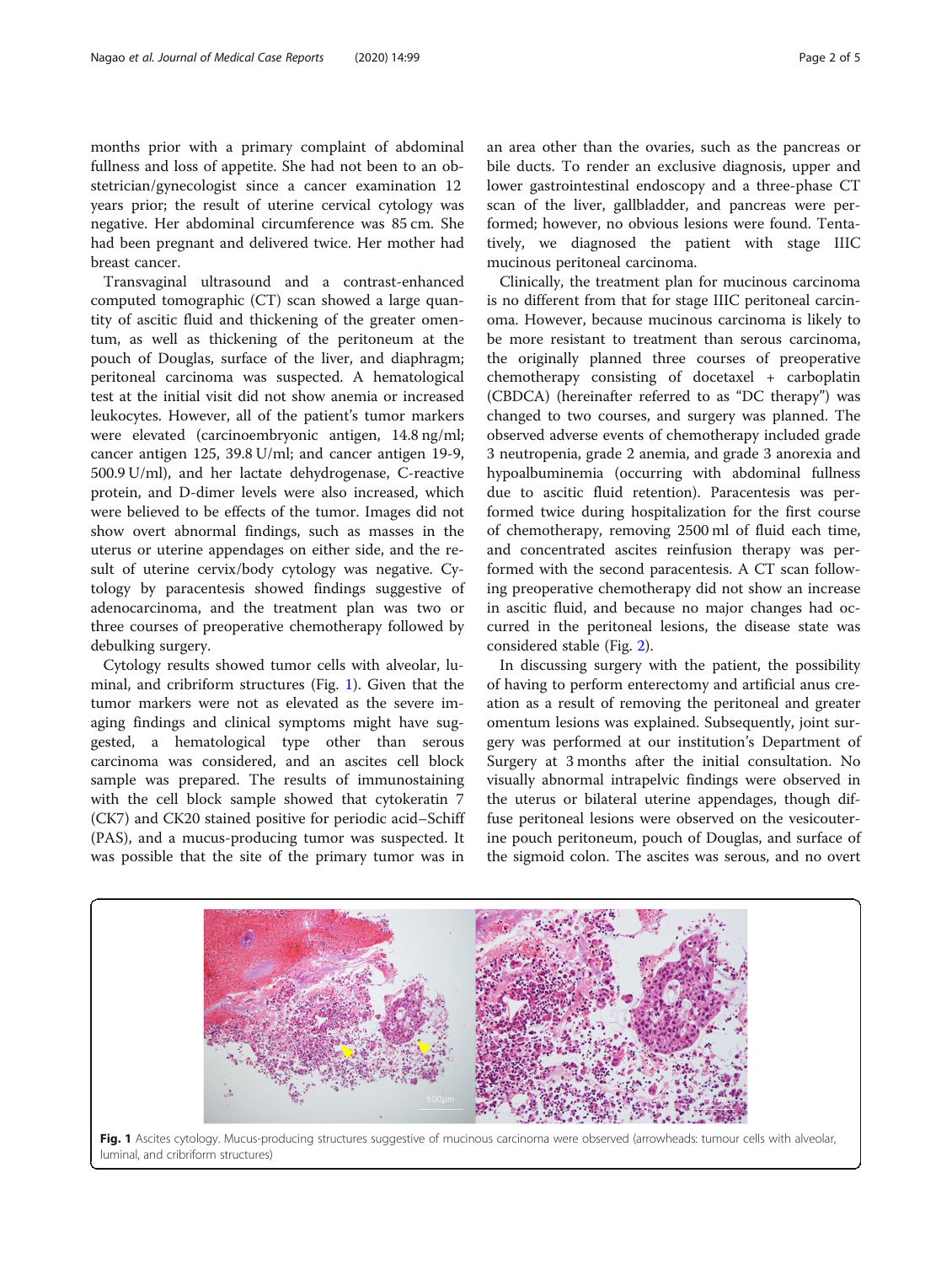lesions were observed on the appendix. Our department extracted the uterus and bilateral uterine appendages and removed the peritoneum on the side of the bladder in the pelvic cavity, at which point we requested lower anterior resection from our institution's Department of Surgery. The greater omentum exhibited hard thickening throughout, and resection was possible because the distance from the stomach had been maintained. However, the area near the left and right colic flexures had moved close to the intestines; therefore, only partial extraction of the greater omentum was performed, leaving behind part of the tumor. The residual lesion was less than 1 cm; the operation time was 3 hours and 30 minutes; the bleeding volume was 3310 ml; and 10 units of erythrocytes and 10 units of fresh frozen plasma were transfused. The uterine appendages were 110 g; the

omentum was 400 g; the sigmoid colon was 220 g; and the ascites volume was 1500 ml.

The pathology results showed tumor cells with oval nuclei and clear nucleoli proliferating in an alveolar form and a luminal form in a mucus lake that stained positive for PAS and Alcian blue; some of the tumor cells produced mucus. Therefore, the diagnosis was mucinous carcinoma, which corresponded to the suspicion based on the preoperative cell block sample (Fig. 3). Tumors were observed on the serous membrane side of the uterus and uterine appendages, the serous side of the sigmoid colon, and the peritoneal nodules, whereas no tumors were observed on either ovary, the endometrium, the cervix of the uterus, or the mucosa of the sigmoid colon. Hence, the primary tumor was believed to have originated from the peritoneum. Immunostaining results were positive for CK7 and CK20 and negative for CDX-

<span id="page-2-0"></span>





Fig. 3 Pathological findings. Tumor cells with oval nuclei and clear nucleoli were proliferating in an alveolar form and a luminal form in a mucus lake (arrowhead) that stained positive for periodic acid–Schiff and Alcian blue. These findings were consistent with mucinous carcinoma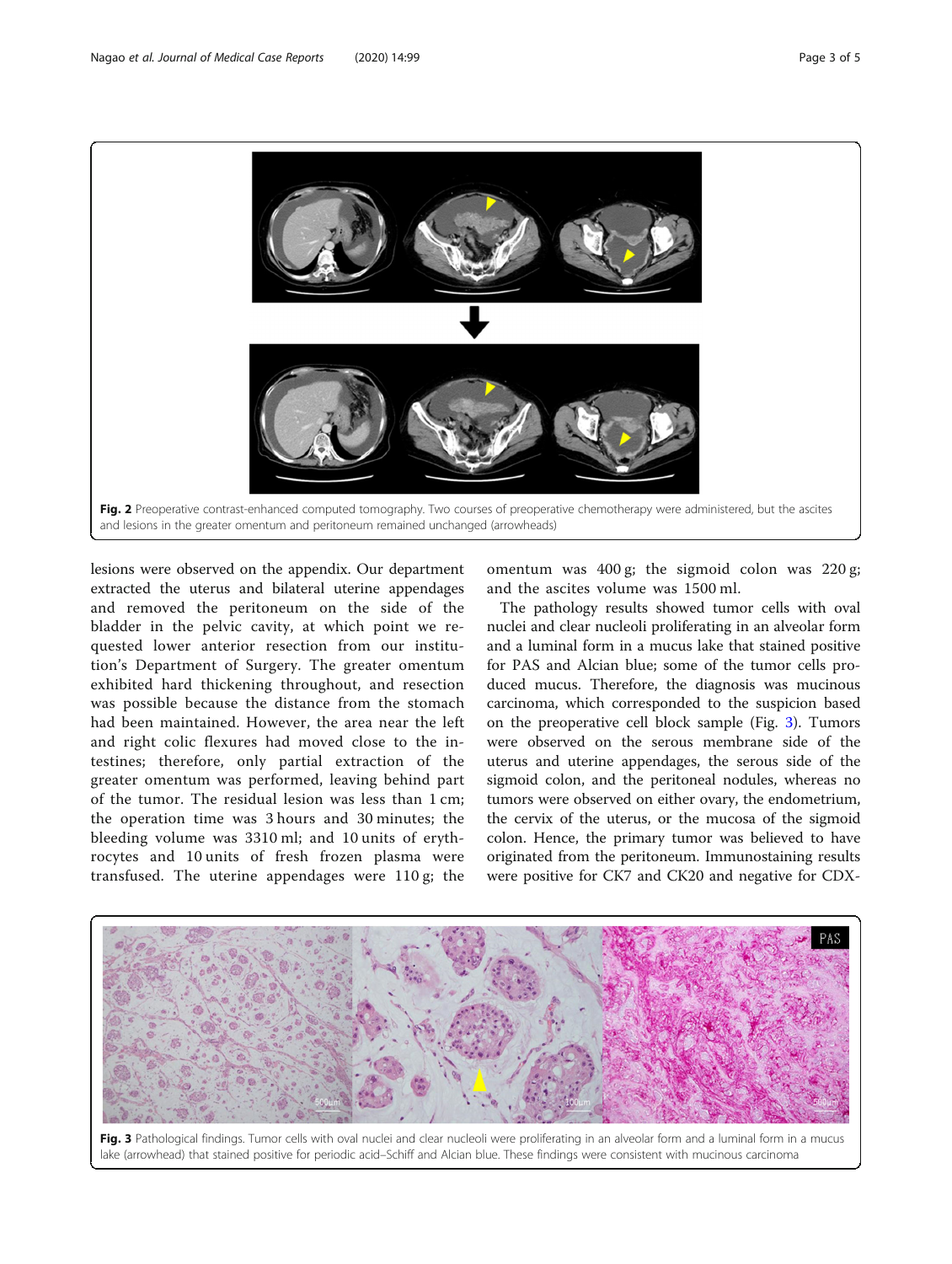2 (caudal type homeobox 2), TTF-1(thyroid transcription factor-1), p53, D2-40 (podoplanin), and ER (estrogen receptor), and no K-ras abnormalities were observed. The therapeutic effect of chemotherapy was grade 0, and the diagnosis was treatment-resistant mucinous carcinoma.

Because of treatment resistance, the postoperative chemotherapy regimen was adjusted to gemcitabine + CBDCA + bevacizumab therapy (hereinafter referred to as " $GC + BV$  therapy"). During the nine courses of postoperative chemotherapy, the tumors did not grow. However, when the switch to bevacizumab monotherapy was made, the peritoneal dissemination lesions grew. The chemotherapy plan was changed but was unable to suppress the disease state, and the patient died of the original disease because of peritonitis due to intestinal perforation by the peritoneal dissemination lesions at 1 year and 9 months after the initial operation was performed.

#### Discussion and conclusions

Peritoneal carcinoma develops from the primitive mesothelium and occurs in the peritoneum and in multiple locations, from the peritoneal mesothelium to the ovarian surface epithelium. Its pathology is similar to that of ovarian carcinoma, and it is usually serous carcinoma. Peritoneal carcinoma very rarely occurs as clear cell carcinoma, mucinous carcinoma, or endometroid carcinoma [[1,](#page-4-0) [2](#page-4-0)]. Currently, the diagnostic criteria of the Gynecologic Oncology Group are widely used [[3\]](#page-4-0).

Because the histopathological findings and success rate of chemotherapy are similar to those of ovarian cancer and the number of cases is limited, peritoneal carcinoma is often treated together with ovarian carcinoma and fallopian tube carcinoma as a Mullerian duct–derived carcinoma. However, strictly speaking, peritoneal cancer is of polyclonal origin, whereas ovarian serous carcinoma is of monoclonal origin [\[4](#page-4-0)]. Moreover, peritoneal carcinoma has racial characteristics [[5\]](#page-4-0), is strongly correlated with the BRCA gene, and frequently occurs after oophorectomy. Therefore, the question whether it should be treated in the same manner as ovarian cancer is controversial.

Risk factors for peritoneal carcinoma include age, fertility, and obesity. Subjective symptoms rarely occur in the initial stages. Peritoneal carcinoma manifests as a sense of abdominal fullness or a large quantity of ascitic fluid, and positive ascites cytology is usually observed [[6\]](#page-4-0). The carcinoma tissue observed in ascites is also observed in endometrial cytology, accompanied by microscopic metastases to the serous membrane in approximately 50% of cases and visible metastases in approximately 30% of cases. At the initial visit, our patient's cancer was already at an advanced stage, with a large quantity of ascitic fluid retention, metastases to the omentum, and positive ascites cytology.

Generally, the treatment strategy is based on advanced epithelial ovarian carcinoma and is intensive, with an initial tumor reduction operation followed by postoperative chemotherapy. The standard chemotherapies are docetaxel and cyclophosphamide (TC) therapy (paclitaxel + CBDCA), DC therapy, and dose-dense TC therapy. If the maximum diameter of the residual tumor is less than 1 cm, the prognosis is good; if the residual tumor can be reduced to the microscopic level, the prognosis is extremely good. In actual clinical practice, typically, a large quantity of ascites and pleural effusion is present at the initial examination, as described previously, which often deteriorates the patient's general condition. Our patient also had a large quantity of ascites, a state that impaired her ability to consume food. In such cases, a minimally invasive operation, such as laparoscopy or exploratory laparotomy, is performed for diagnosis. Alternatively, the patient may be diagnosed with suspected peritoneal carcinoma or clinical peritoneal carcinoma, and preoperative chemotherapy may be performed first, with the aim of controlling the ascites. In our patient's case, we selected the latter option and planned three courses of preoperative DC chemotherapy.

Because the effect of preoperative chemotherapy is believed to be greatly involved in the success of the initial tumor reduction operation and the prognosis of the disease, we performed immunohistological testing using the cell block method to diagnose the histological type using an ascites sample. The cell block method involves preparing a thin-sliced serial section by solidifying the obtained cell cytology sample and then fixating it with formalin and embedding it in paraffin. Similar to a histological diagnosis, immunostaining is a potential component of the cell block method. Its advantages include the ease of handling the samples as a paraffin block and that multiple samples of the same cell can be prepared with serial sections, semipermanent storage is possible, and the sections can be used for deoxyribonucleic acid (DNA) extraction.

In our patient's case, the results of immunostaining were positive for both CK7 and CK20, suggesting the possibility of ovarian mucinous carcinoma, urinary tract epithelial tumor, pancreatic carcinoma, or cholangiocarcinoma. However, because the imaging tests did not show overt neoplastic lesions on these organs, peritoneal carcinoma was more actively suspected. The results of other immunostaining tests were negative for CDX-2, which is expressed in intestinal cells, and TTF-1, which is expressed in pulmonary carcinoma or thyroid carcinoma, and positive for PAS. Therefore, the possibility that the tumor was mucus-producing was believed to be high. As described above, chemotherapy can be expected to have therapeutic efficacy in serous carcinoma, which constitutes most cases of peritoneal carcinoma.